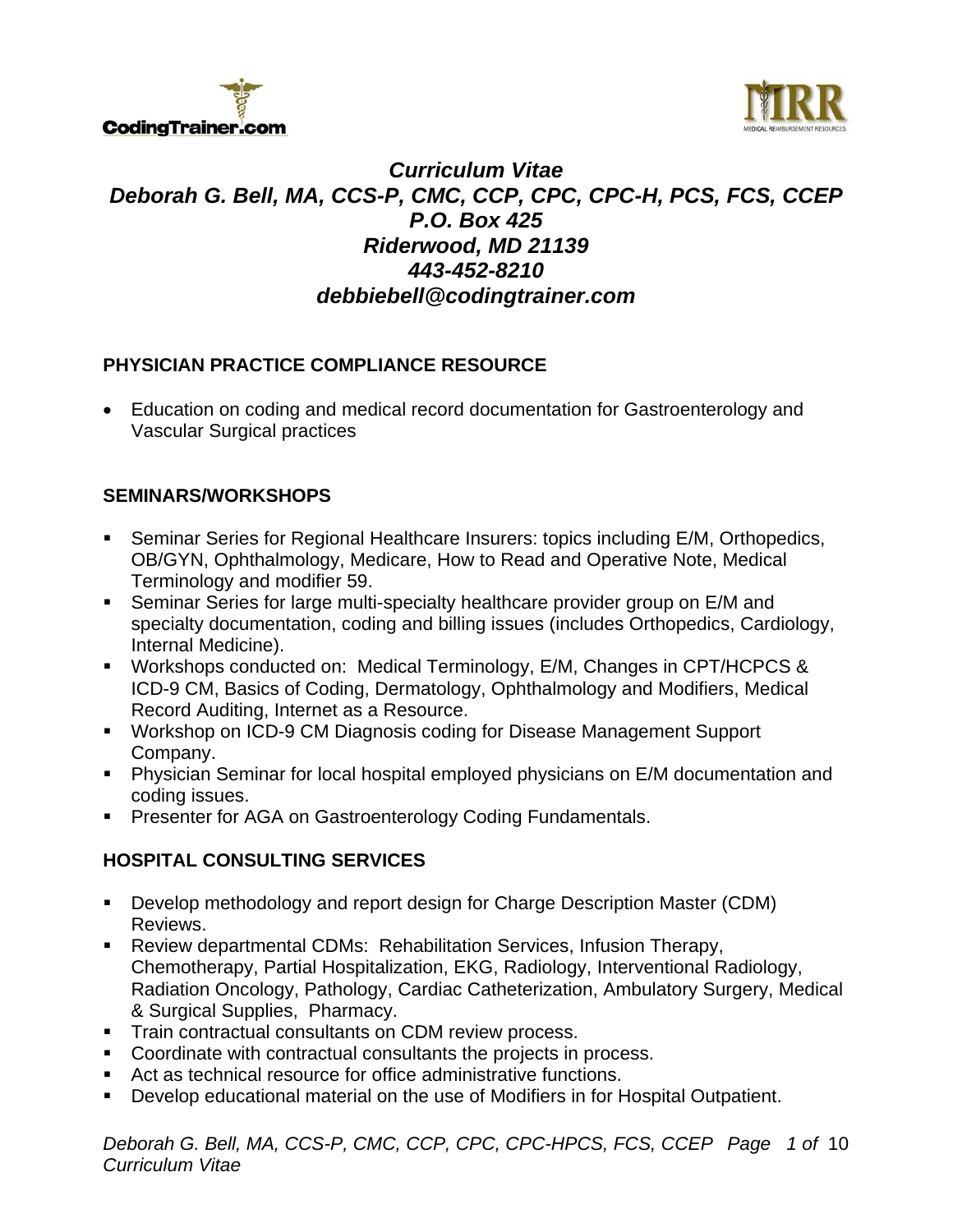



- Provide instruction using the American Academy of Professional Coders (AAPC) Coding Curriculum to employed hospital personnel in order to achieve coding certification.
- Acted as out-sourced auditor for Hospital Compliance of employed OB/GYN House Staff documentation and coding.
- Acted as out-sourced auditor for Hospital Compliance of employed physicians/providers in specialties of Radiology, Psychiatry/Mental Health, Anesthesia, Colorectal Surgery, Gastroenterology, Emergency Department, Pathology, OB/GYN, Pediatrics, Neonatology, Internal Medicine, Dermatology, Urology, General Surgery, Nephrology, Hospitalists, Geriatrics, Nuclear Medicine, Critical Care, Trauma and Intensive Care.
- Acted as out-sourced auditor for Hospital Compliance of employed/contracted physicians in all specialties for a large Hospital Network that involved Residency Programs. Audited over 5,000 records.
- **EX Conduct Hospital Medical Record Reviews on a quarterly basis for quality assurance** purposes and education.
- **Coding resource for Hospital Patient Accounting Departments.**
- Develop Assessment Tool used to assess effectiveness of Registration Training Workshops.
- Review medical record documentation for facility services and determine whether all services are captured.
- Forensic documentation review to determine alteration of medical record documentation.

# **PROFESSIONAL CODING EDUCATION**

- Develop marketing tools for the Professional Coding Course (using AAPC's Curriculum) and CodingTrainer.com's own curriculum.
- Develop syllabuses and schedules for both courses.
- **Price and obtain educational space for courses.**
- Develop supplemental material to be used with the AAPC Curriculum. [ Includes additional text, exercises, examinations and educational games]
- **Teach the AAPC Professional Medical Coding Curriculum to enrolled students.**
- Teach CodingTrainer.com"s developed curriculum with Additional Text Book Step-by-Step to enrolled students
- Educate hospital and physician coders on coding guidelines and scenarios.
- Educate physicians on coding and documentation guidelines (wide range of specialties).
- **Educate physician on appropriate coding and documentation on behest of Maryland** Physician Board.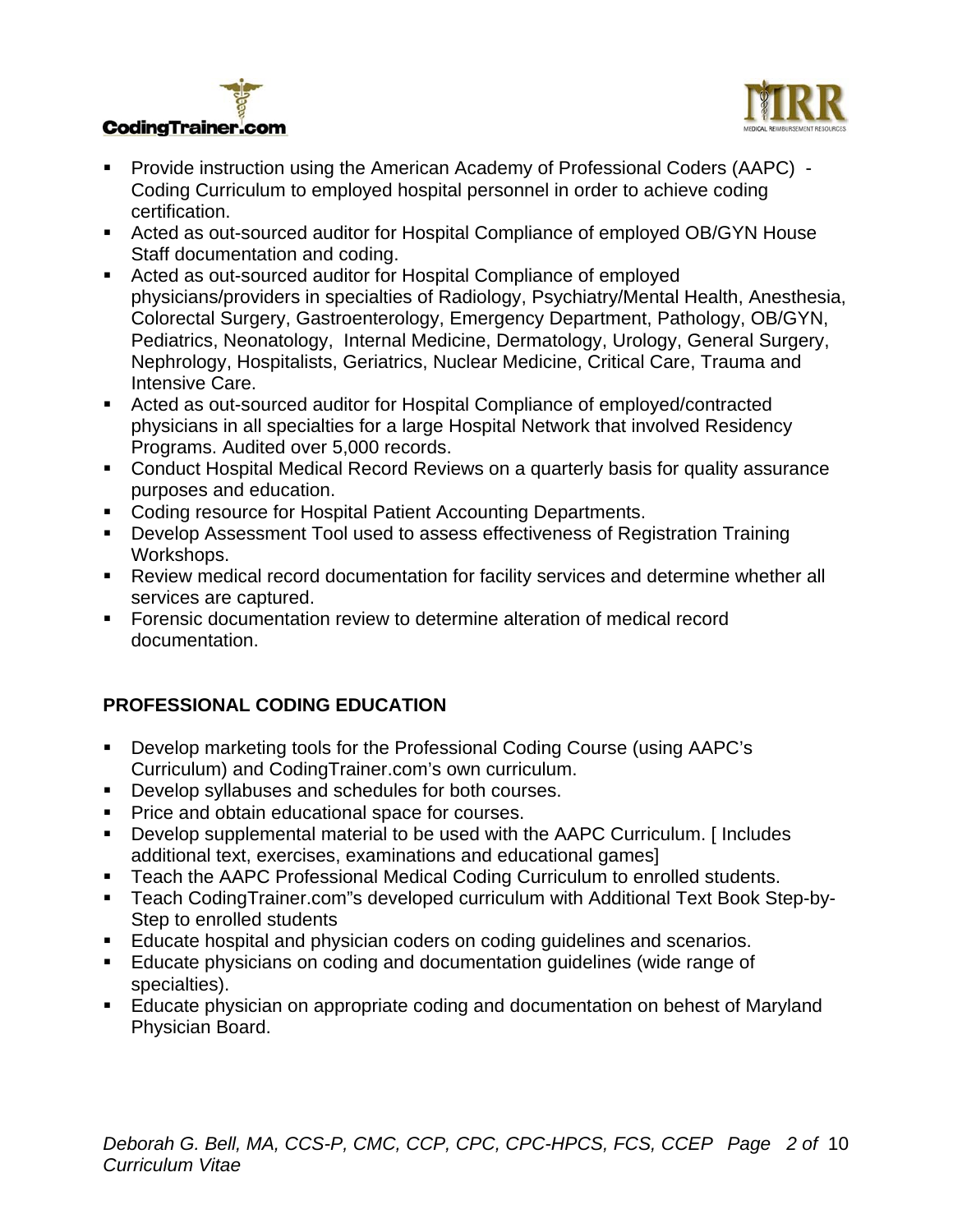



#### **PHYSICIAN AND GROUP PRACTICE MANAGEMENT FOR PRIVATE PRACTICES, HOSPITAL BASED GROUPS AND SNFS**

- **Practice Enhancement Assisted physicians in receivable management, office** procedures, and staff training.
- Collection and Fee Structure Evaluation Reviewed outstanding accounts receivable, billing and collection procedures, established objectives for personnel, evaluated fee profiles.
- Medicare, PPO, HMO Participation Evaluated impact to physicians entering into contractual payment arrangements.
- **Practice Provider Applications Collected pertinent data for application to provider** numbers.
- **Practice Evaluation Reviewed practices revenues and assisted physicians in relating** to future growth.
- Liaison for Physicians with Medicare, Blue Shield, and other third party insurers.
- Audited medical records in both the office and hospital setting to review documentation for CPT, HCPCS and ICD9-CM.
- Analyzed physician codes (CPT and HCPCS) and fees and made recommendations of appropriate changes.
- **Coordinated physician and staff seminars.**
- **•** Developed office policies and procedures for billing.
- **Developed office policies and procedures for Independent Radiology Practice as part** of their Compliance Program.
- Review of Medical Record documentation for Hospital Based Pulmonary/Critical Care Group in preparation of Medicare Focused Review.
- Assess SNF medical record documentation and billing for compliance with PPS requirements and educate staff on ICD-9 code requirements.
- **Managed Care Contract Review.**
- **Developed testing document to assess coding and billing knowledge.**
- Co-authored a variety of training manuals on medical billing procedures and office professionalism.
- **Coordinated Part A and Part B Billing Issues.**
- Developed billing protocols for maxillio-facial rehabilitation center.
- **External Auditor for Primary Care and Gastroenterology Group Practices.**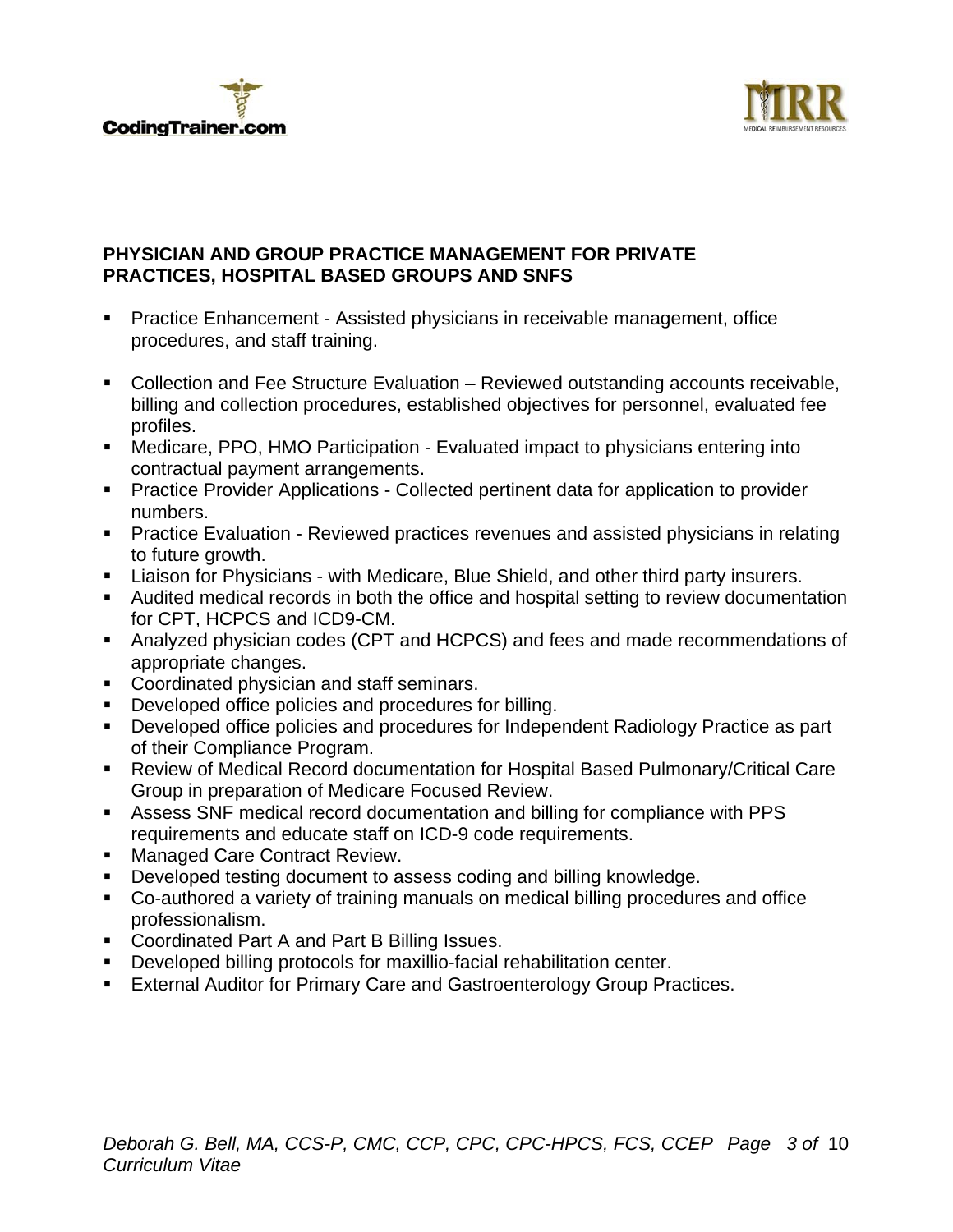



# **FRAUD AND ABUSE LITIGATION SUPPORT**

- **Expert medical record reviewer on behalf of Qui Tam litigation.**
- **Federally approved witness with participation in a Federal Fraud Case.**
- **Provided Litigation support in the preparation of defense testimony: researched** intricate and esoteric Medicare Regulations and Rulings. [Maryland Medicare, Xact Medicare and Champus]
- Audited physician medical record documentation: anesthesia, internal medicine, pediatrics, psychiatry, podiatry, chiropractor, surgical specialties
- Expert medical record review on behalf of Legal Firm's client(s) involved in Tri-Centurion audits.

# **HOSPITAL COMPLIANCE**

- Developed training materials and trained staff for five (5) hospitals on Laboratory Compliance.
- **Trained and supervised seven (7) individuals providing educational support to hospital** personnel and physicians regarding laboratory compliance.
- Instructed the American Academy of Professional Coders (AAPC) Coding Curriculum to employed hospital personnel in order to achieve coding certification.
- Audited Community Mental Health Center billing with recommendations to improve coding and billing.
- Audited Partial Hospitalization Program billing with recommendations to improve coding and billing.
- **Developed medical record auditing tools.**
- **Provided educational sessions to hospital employed physicians on coding and billing** criteria.
- **Developed physician educational material.**
- **Provided technical expertise on coding and regulations to hospital personnel and** management.
- Critiqued Charge Master Review and Recommendations provided by engaged consultants, commented on implementation pitfalls and recommended educational needs.

# **BILLING AND REIMBURSEMENT ISSUES**

- Analyzed billing methods to recommend appropriate coding and billing techniques.
- Reviewed reimbursement and billing procedures to assist with operational changes.
- Analyzed current charging and coding methodology to determine possible audit liability.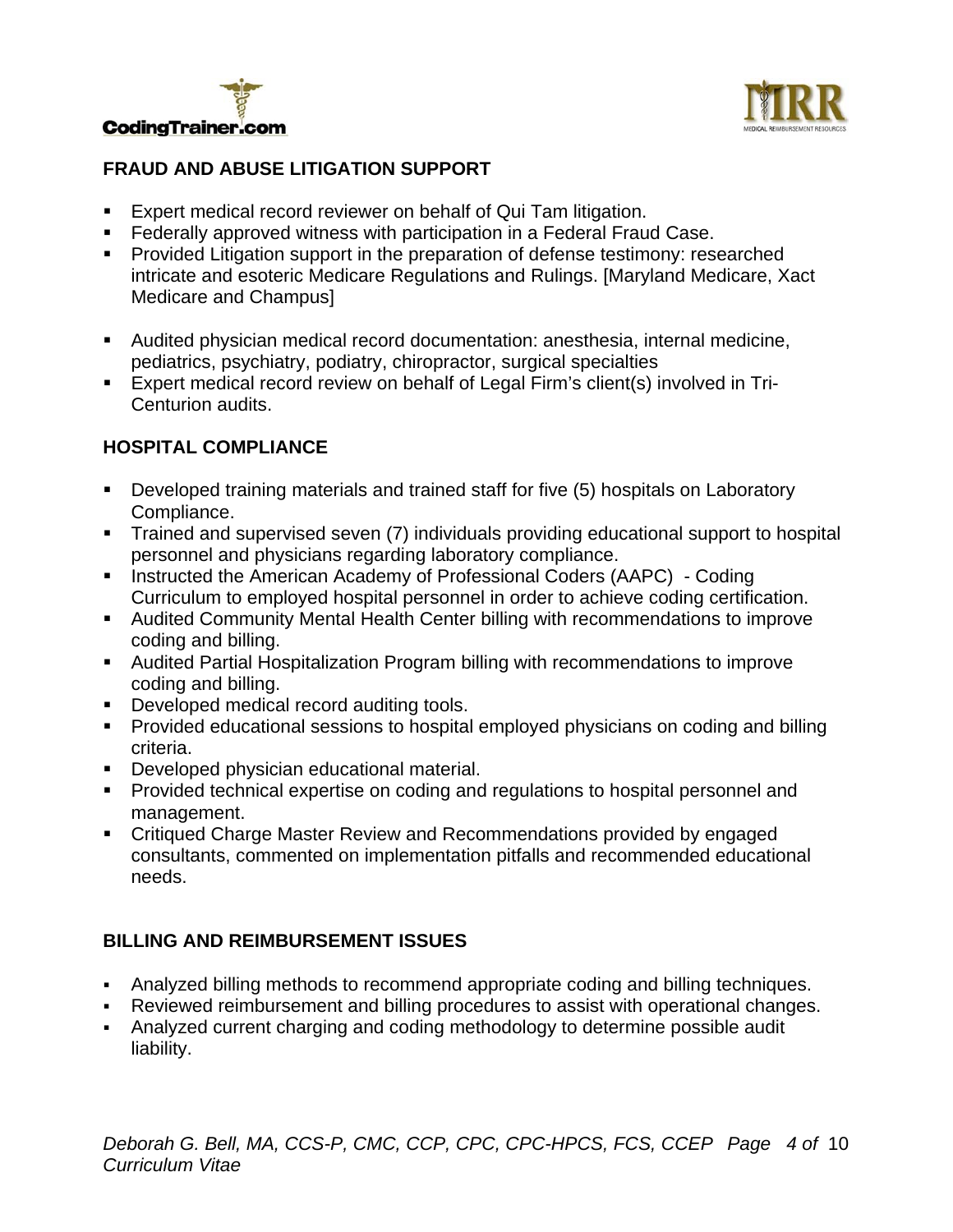



# **PHYSICIAN AND FACULTY PRACTICE BILLING MANAGEMENT SERVICES**

- Office Set-up Established office with site selection, lease negotiation, budgeting, purchasing of equipment, staffing, hiring and training and the establishment of patient accounting procedures.
- Software development and testing Analyzed billing criteria to assist programming staff.
- Assisted in marketing of professional billing services.
- Account administration for multiple physician practices inclusive of invoicing, monthly revenue and account receivable reports and public relations.
- Developed employee evaluation system.
- **Tested Blue Cross and Blue Shield of the National Capital Area's voice response** system to aid in its evaluation and final implementation.
- Liaison for Physicians with Medicare, Blue Shield and other third party insurers.
- **Developed physician provider application process.**
- Developed and conducted educational program for coders.
- Developed and maintained physician participation matrix.
- **Designed and edited educational newsletter for client and billing personnel.**
- Co-liaison for billing operation with client.
- **Trained coding staff for Part A and Part B medical record abstraction.**
- **Established a QA process for coding personnel.**
- Developed and implemented a productivity monitoring system for coders.
- Trained physicians on medical record documentation.
- Developed training module for physicians on E/M documentation and selection criteria.
- Authored training materials on coding CPT, HCPCS and ICD-9 CM including the development of a pocket card to assist physicians in E/M Documentation Guidelines.
- Developed, reviewed and updated medical practices encounter forms.
- **Audited EOBs to identify billing issues.**
- Audited medical records for completeness, documentation and audit liability.
- Supervised 9 FTEs involved in coding, credentialing and reimbursement issues for Faculty Practice Plan.
- **Conducted coding seminars for multi-specialty physicians.**
- Evaluated and recommended multi-specialty physician fees.
- Assessed and initiated update of billing system data files.
- Analyzed staffing needs for coding and credentialing department.
- Coordinated Part A and Part B Billing issues.
- Assisted a Maryland Hospital in the conversion of a hospital based Ambulatory Surgery Center to a freestanding Ambulatory Surgery Center.
- Co-developed and coordinated a Medicare Compliance Program for a Maryland Teaching Hospital to include but not limited to planning how to set-up a Medicare Compliance Program; preparing educational materials; selecting an outside consulting firm to perform a medical record review for training purposes; assisting in the initial and specific training sessions of all 180 faculty physicians; recruiting a full-time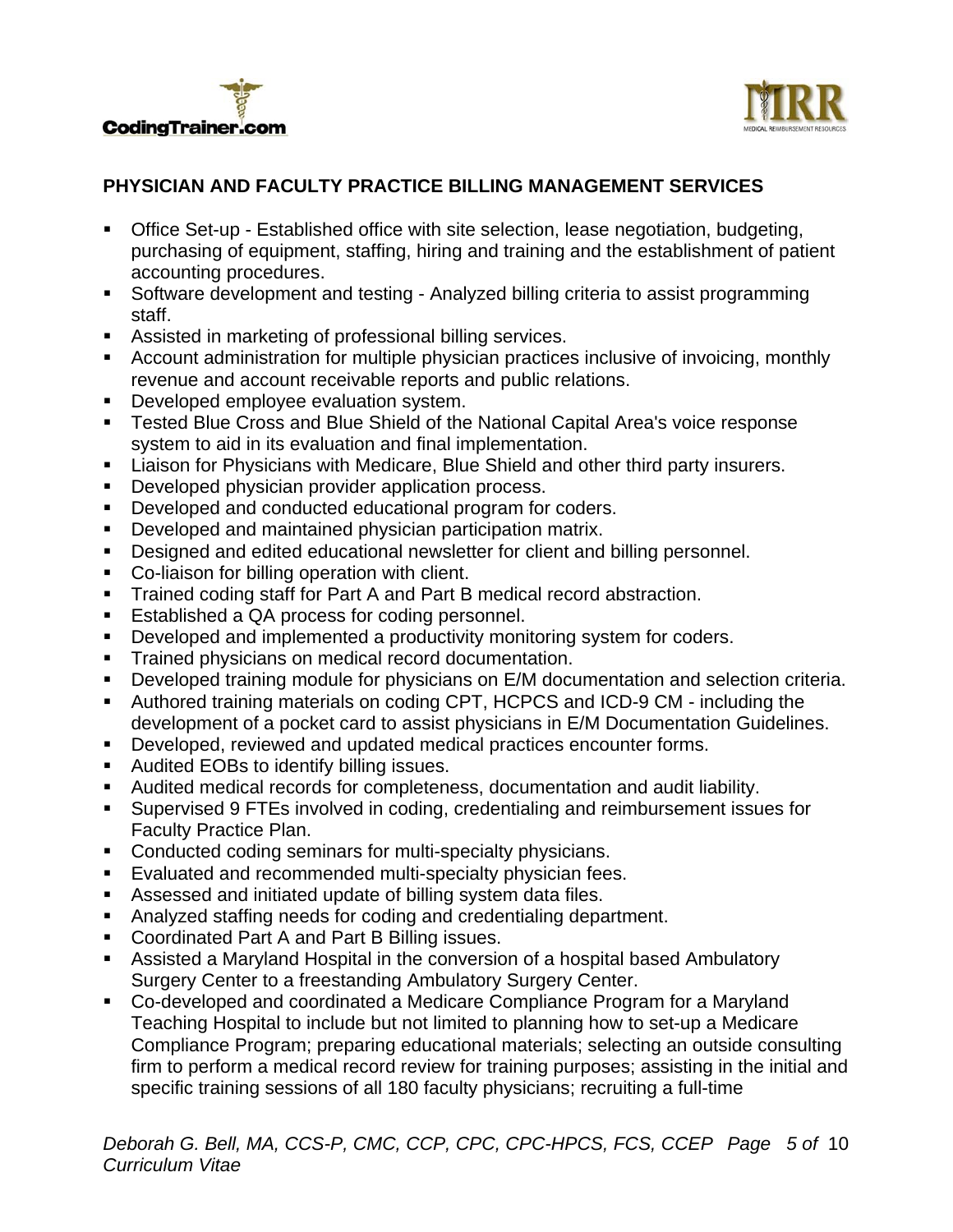



professional senior medical record auditor to implement a prospective audit of physician medical record documentation; initiating and tracking physician attendance to all compliance training; developed professional compliance program policies and procedures; developed audit tools to be used in the professional compliance program.

# **COMPUTERIZATION**

- **Trained physician staff on computer billing system.**
- Evaluated hospital patient billing data requirements for computerization of hospital based physician groups.
- Develop scenarios to test computer system on its ability to mirror Medicare Part B processing of a professional claim.

# **MEDICAL BILLING SYSTEM**

- Evaluated computer hardware and software needs for physician practices.
- Worked directly with computer programmers to enhance a computerized paperless collection system.
- Conducted extensive analyses of existing manual and computerized system to determine need for further automation and/or changes in operations to provide more timely, accurate and effective data.
- Made formal recommendations for system completion: policies and procedures for system implementation, and user-friendly operation instructions.
- Assessed and initiated update of medical billing system data files.

# **MEDICAL INSURANCE CARRIER**

- Conducted educational training on Medicare policies and proper billing procedures.
- **EXTE:** Liaison with physician, federal and state regulatory agencies and federal, state and local legislators.
- Development of written training materials Assisted with educational visits and training seminars.
- Reviewed claims processing determination to ascertain appropriate claim adjudication.
- Evaluated and recommended employee evaluation criteria and procedures.
- Developed Employee suggestion program Assisted in establishing of criteria and procedures.
- Developed Coding Policies and Procedures Manual for Regional Staff-Model HMO.

*Deborah G. Bell, MA, CCS-P, CMC, CCP, CPC, CPC-HPCS, FCS, CCEP Page 6 of* 10 *Curriculum Vitae*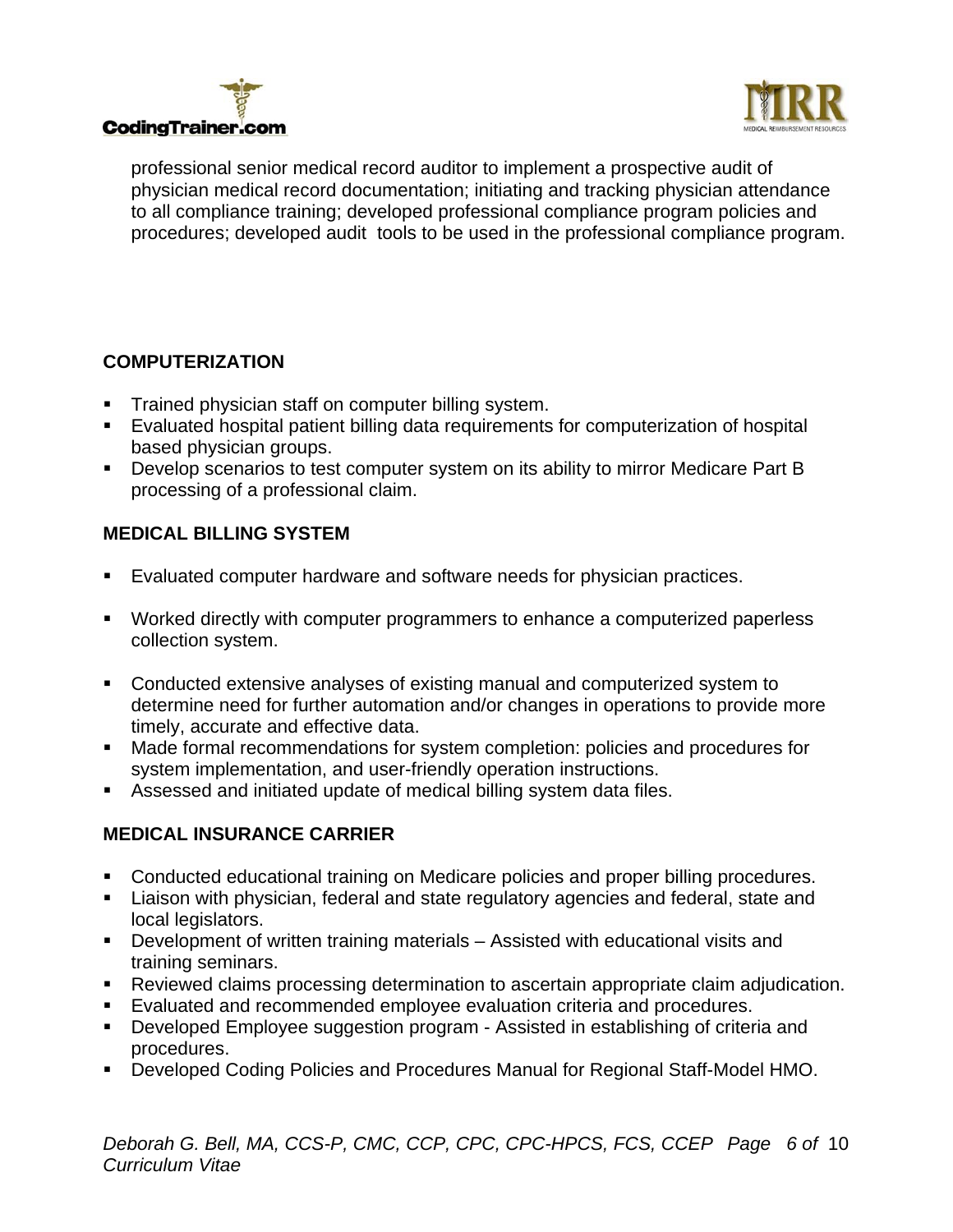



#### **DEGREE**

Towson University - B.A. Sociology (1973)

#### **CERTIFICATIONS**

Medix School - Certified Medical Assistant (CMA) (1981)

American Academy of Professional Coders (AAPC) - Certified Professional Coder (CPC) (1995), CPC-H (2000) to present.

American Health Information Management Association (AHIMA) – Certified Coding Specialist, Professional (CCS-P) (1997 to present)

Practice Management Institute (PMI) – Certified Medical Coder (CMC) (2003 to present)

Professional Healthcare Institute of America – Certified Coding Professional (CCP) (2003 to present)

Professional Coding Specialist – American College of Medical Coding Specialists (PCS) (2007 to present)

Facility Coding Specialist – American College of Medical Coding Specialists (FCS) (2007 to present)

Society of Corporate Compliance and Ethic Professionals (SCCE) – Certified Compliance and Ethics Professional (CCEP) (September 2008 to present)

# **SPECIAL DESIGNATION**

American Academy of Professional Coders (AAPC) – *Approved Professional Medical Coding Curriculum Instructor (2000- 2004)* 

#### **EXPERIENCE**

**Ruben S. Sebastian MD, PA** – Administrative Assistant (September 1980 – March 1984) **Blue Cross and Blue Shield of Maryland (Medicare)** – Post Payment Reviewer and Provider Relations Rep (April 1984 – October 1986) **Management Systems, Inc.** now known as Professional Physician Billing Service - Regional Director (January 1987 – December 1989)

*Deborah G. Bell, MA, CCS-P, CMC, CCP, CPC, CPC-HPCS, FCS, CCEP Page 7 of* 10 *Curriculum Vitae*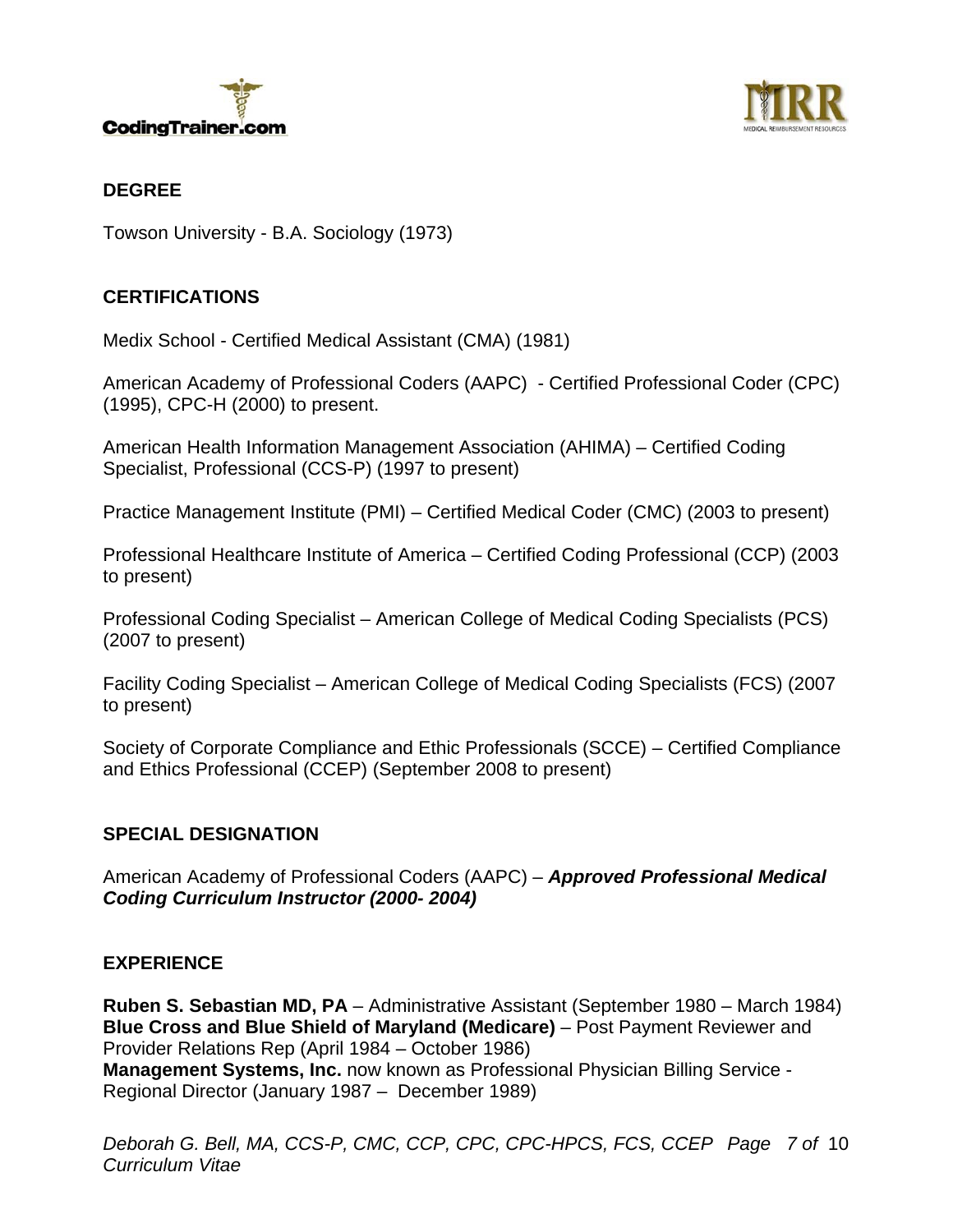



**Kohler Healthcare Consultants** – Senior Consultant (January 1990 – March 1992) **GBMC Agency, Inc. - MBOSS** (Medical Business Office Support Services) and GBMC Agency MSO – Billing Manager and Senior Consultant (March 1992 – November 1994) **Health Care Consulting Services** – On-call Consultant (September 1994 – Present) **Medical Reimbursement Resources** (Division of Keep InforM.D.) – Compliance/Reimbursement Consultant (1996 to Present) **Qualis Physician Billing Services, Inc**. now known as Practice Dynamics, Inc. – Director of Client Reimbursement (November 1994 – February 1998) **Helix Health Inc**. now known as MedStar Health – Corporate Compliance Training Manager - Baltimore Division (February 1998 – April 1999) **Kohler HealthCare Consulting** – Managing Consultant (January 2000 to May 2001) **Registered Lobbyist** in the State of Maryland (1997 – Present)(Not active) **CodingTrainer.com** (Division of Keep InforM.D.)– President (June 2001 to Present) **ExternalCompliance.Com** (Division of Keep InforM.D.) – President (June 2007 to Present)

# **AFFILIATIONS**

Medical Group Management Association (MGMA) - Local Chapter (1985 to 2008)

American Academy of Professional Coders (AAPC) – National and Local Chapter (1994 – 2006)

American Guild of Patient Account Managers (AGPAM) (AHHAM) - Local Chapter (1994 – 2004, 2008 to Present)

Healthcare Compliance Association – National Chapter (1997 to 1999, 2004 to 2008)

American Health Information Management Association (AHIMA) – National and Local Chapters (1997 to Present)

 Healthcare Financial Management Association (HFMA) – National and Local Chapters (1996 – 1999)

American College of Medical Coding Specialists (ACMCS) – 2007 to present

American Medical Political Action Committee (AMPAC) – (1995 to Present)

Maryland Medical Political Action Committee (MMPAC) – (1995 to Present)

Maryland Government Relations Association (MGRA) – (1998 to Present)

Practice Management Institute (PMI) – (2003 to Present)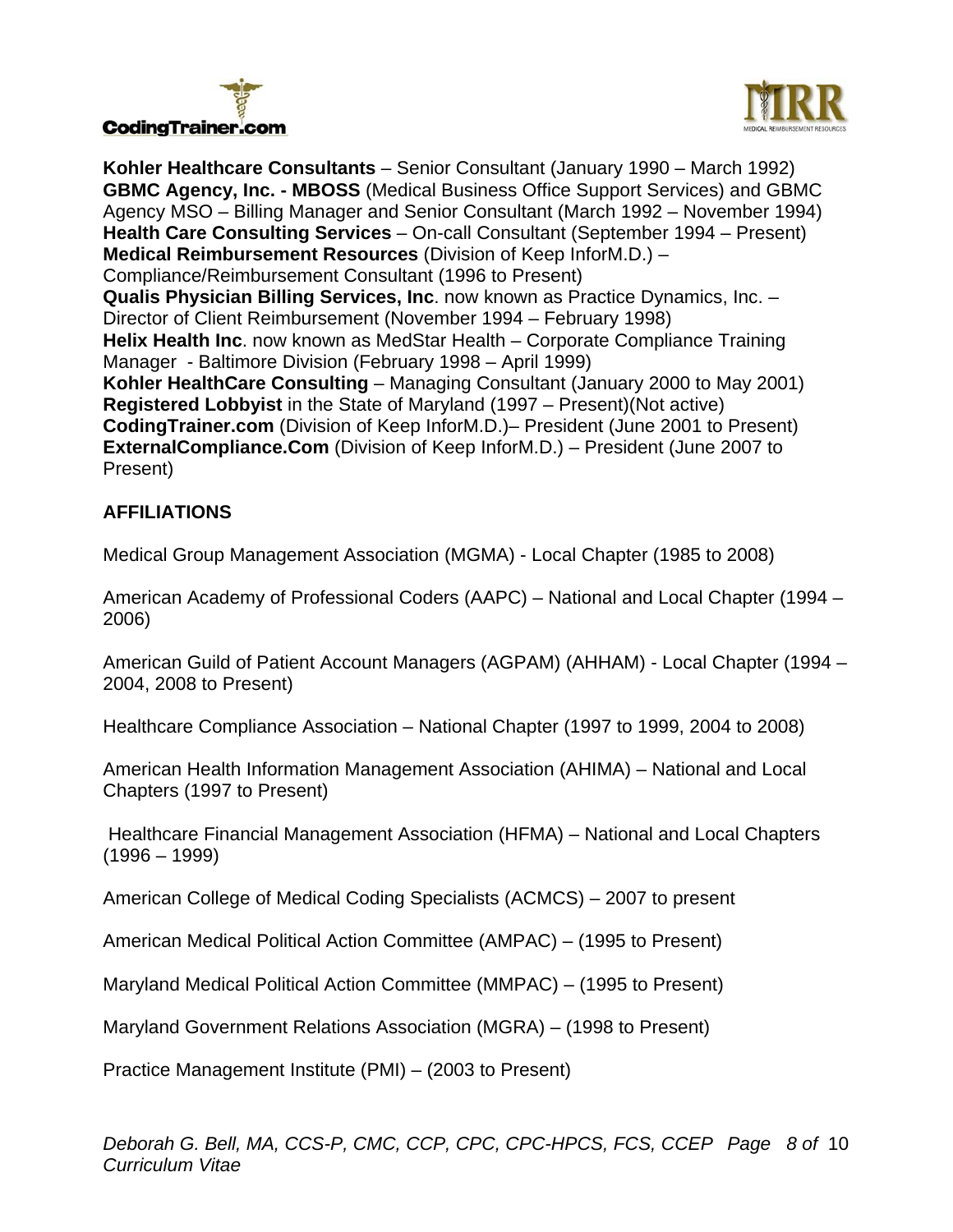# **CodingTrainer.com**



Professional HealthCare Institute of America (PHIA) – (2003 to Present)

Health Care Compliance Association (HCCA) – (2006 to Present)

Society of Corporate Compliance and Ethics Professionals (SCCE) – (2008 to Present)

# **PUBLICATIONS AND MEDICAL COMMUNITY CONTRIBUTIONS**

Founder and President of the *"Central Maryland"* Local Chapter of AAPC(1999 to 2001, 2003, 2005) - Secretary for the Local Chapter (2006).

Proctor AAPC Certified Professional Coder Examinations for *the Central Maryland -* Local **Chapter** 

Author - Maryland Medical Journal monthly coding column - "CodeDoc" (1996-1997)

Member – Domestic Violence Medical Response Advocacy Project Technical Task Force (1996 -1998)

Testified – Maryland Insurance Administration "Hearing on Maryland Blue Cross and Blue Shield Proposed New Fee Schedule " (January, 1995)

Testified – Senate Finance Committee and House Environmental Matters on Health Care Issues (1994)

Technical Advisor - Medical and Chirurgical Faculty of Maryland – Computers in Medicine **Committee** 

Advisor - Medical and Chirurgical Faculty of Maryland – Legislative Committee

Advisor - Medical and Chirurgical Faculty of Maryland – Managed Care Committee [Includes Medicare, Blue Cross and Blue Shield, Medical Assistance]

Member – Medical and Chirurgical Faculty of Maryland – Special Task Force, BCBSMD RBRVS Based Fee Schedule

Member - Maryland Pharmacy Board – Future of the Practice of Pharmacy Task Force – (1997)

Member - Medicare Transition Team, TrailBlazers Health Enterprises, Inc. – Representing Physician Practice Issues (1994-1995)

*Deborah G. Bell, MA, CCS-P, CMC, CCP, CPC, CPC-HPCS, FCS, CCEP Page 9 of* 10 *Curriculum Vitae*